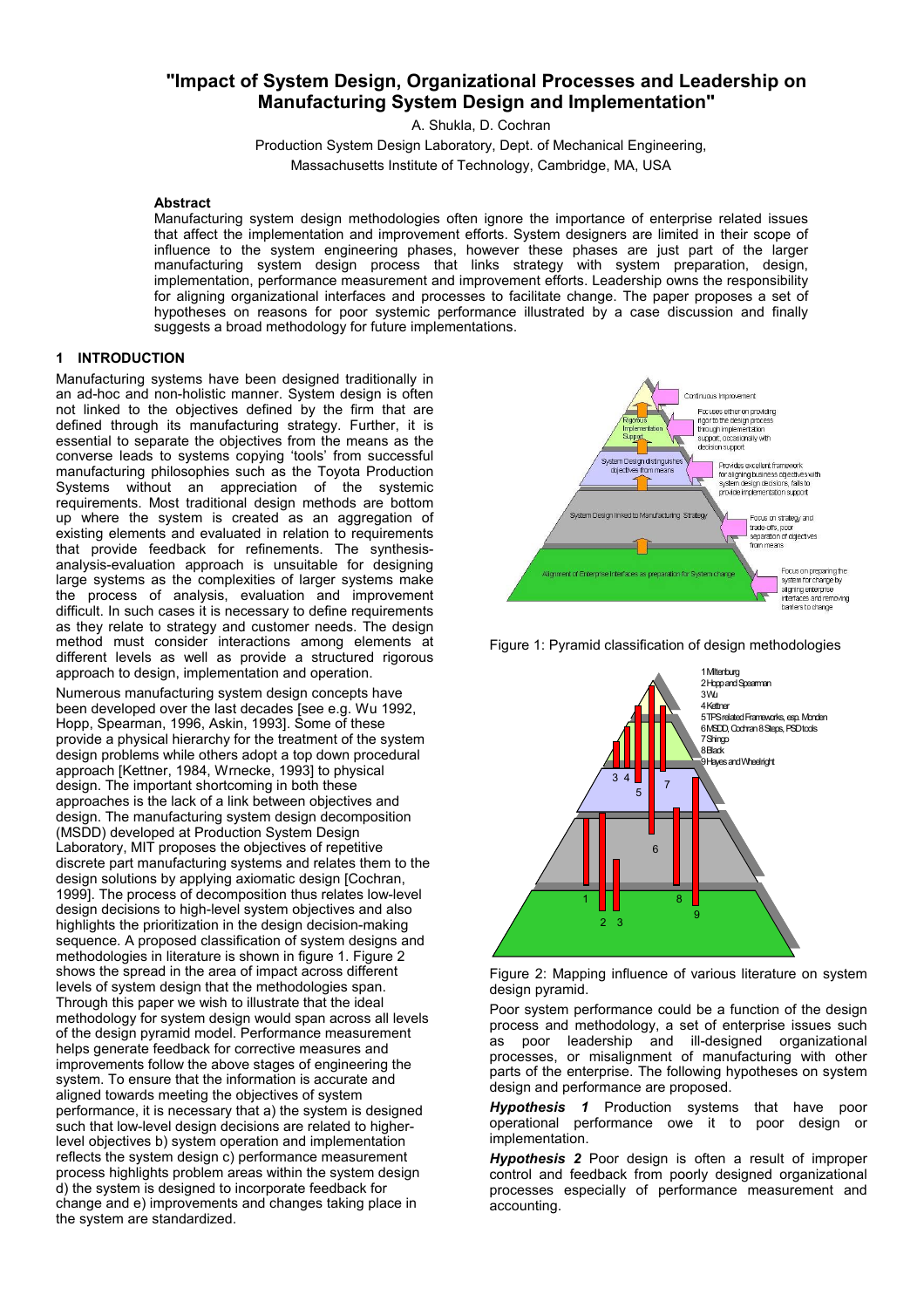*Hypothesis 3* Poor organizational processes are often supported by environmental conditions that prevent the easy detection of problems in system performance through extraneous effects.

*Hypothesis 4* Poor organizational leadership does not change and rather supports/sets poor organizational processes that are misaligned with objectives.

This paper will discuss these hypotheses through a case illustration and ultimately propose a combination of approaches being researched and developed at PSD, MIT in the form of a serial yet iterative approach to system design.

# **2 CASE STUDY ILLUSTRATION**

In June of 1999, PSD, MIT teamed up with engineers and production managers at Mexican facilities owned and operated by a giant automobile components supplier, to redesign their production system. The plants manufacture fluid connectors used in automobile air-conditioning systems. The design sought embodied fundamental "lean" concepts, while respecting current company constraints.

# **2.1 Project Motivation and Goals**

The fluid line connector manufacturing operations at these plants was plagued by several problems. The major issues that required attention were: limited floor space for new products and expansion, high throughput time, quality problems, and wasteful processing methods. These problems were deeply rooted in the design of their manufacturing system, which has a departmental, mass production approach to manufacturing. At the start, the project constraints were outlined as lack of resources for any major investments in product, process or equipment to achieve the project goals. More specifically, these goals were:

- Simplify product and information flow
- Reduce throughput time by eliminating lot delay
- Eliminate the waste of transport and storage
- Prevent occurrence of defects by integrating quality control into the station design
- Separate the workers from the machines to effectively utilize direct labor
- Reduce the time and complexity of machine setup by designing the machines to system takt time (rather than high speed to reduce labor cost) and by eliminating adjustment need during setup.

### **2.2 Pre-Project State of Manufacturing System**

A wall separates the assembly and fabrication sections of the plant (Figure 3). On the fabrication side there are two distinct paths parts follow depending on their material type. Tubes are formed, washed, then go to rotary braze machines, and finally, to assembly. On the assembly side, the tubes get bent and then sent to the final assembly lines, to be assembled into the fluid connectors. Manufacturing operations can be classified into one of the following: processing, inspection, storage, or transport [Shingo, 1989]. Processing is often the only value adding operation (defined as changing the form or function of a part to a state that the final customer is willing to pay for). The act of inspection while ensuring quality adds no value. Table 1 offers a summary of the manufacturing system attributes.

# **2.3 System Design Process and Phases**

The methodology chosen for the systen design change and implementation process was a combination of the MSDD and the eight steps to Lean [Cochran, 1998] as they addressed most levels of the pyramid and project goals. The design process followed the three broad phases of conceptual design, followed by preliminary design and detailed design.

- Step 0. Determine who the customers are
- Step 1. Define linked cell system
- Step 2. Form cells based on takt time
- Step 3. Reduce setup times Single minute changeovers



Figure 3: Overview of Fabrication system [Estrada, Shukla et al, 2000]

| Features                 | <b>Manufacturing System</b>   |  |
|--------------------------|-------------------------------|--|
| Production               | $~1$ ,000,000 parts/year      |  |
| Floor Space              | $\overline{163}$ , 140 sq. ft |  |
| Direct Labor proportion  | 0.83                          |  |
| Man Hours/part           | 0.31                          |  |
| Fab Scrap Expenses/Part  | $~8$ cents/part               |  |
| Fab WIP                  | Variable~64,000               |  |
| Fab Throughput Time      | Variable~1 day                |  |
| Assembly<br>Scrap        | $~2$ cents/part               |  |
| Expenses/part            |                               |  |
| <b>Assembly WIP</b>      | Variable~1800                 |  |
| Assembly Throughput Time | Variable~1 day                |  |

Table 1: Scorecard for manufacturing system attributes



Continuous feedback for improvement Figure 4: System Design and Engineering Phases

Step 4. Improve quality and output predictability

Step 5. Level manufacturing in assembly cells

Step 6. Link cells with a pull system

Step 7. Link suppliers with plant pull system

Step 8. Integrate product development

The eight steps do not necessarily follow the design hierarchy inherent in the design phases. A mapping of the steps with the phases is presented in Figure 4.

#### *Conceptual Design Phase*

Identifying the customers in Step 0 gives a basis for product family formation as well as for initial value stream mapping. The rationale for forming families in this manner is that if all products going to a single customer constitute a family, then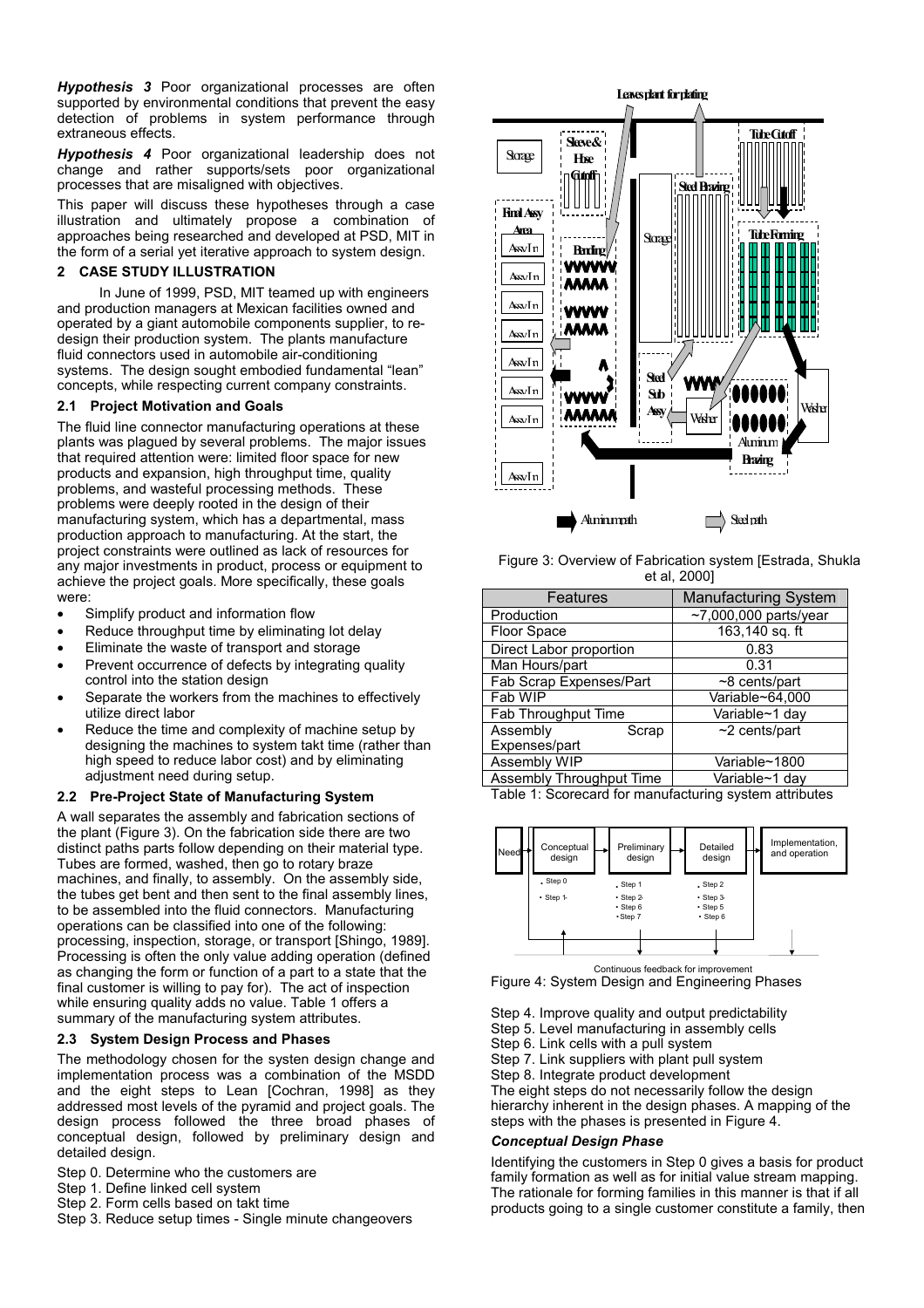the system shown in Figure 5 can be achieved. In this system, the flow of parts and information is in its simplest form. However, in the case being studied, more than one connector made up a single automobile's air conditioning unit. Thus, connectors going to a single customer are not necessarily similar in material, geometry or size, and hence undergo different manufacturing processing routes. Forming product families based on customers would have led to an increased level of complexity at the subsystem level of design. Therefore, families were instead formed on the basis of processing, using the following criteria in the same order of priority.

- Material make up (all steel, all aluminum or hybrid)
- Number of crimps (0, 2, 4, 6 or 8), related to number of connector tubes making up the end product
- Braze type (none, saddle, charge valve, P-nut, stem adaptor, or other.)
- Hose diameter (5/16", 1/2", 5/8" or 3/4")



Figure 5: Simplified flow- customer based families

For step 1 we needed to define a linked cellular system. The linked cellular subsystem design model has been shown in literature to meet the subsystem requirements of reduction of throughput time, reduction of transport and storage delay, and increased worker utilization through single-piece flow and multi-functional workers [see also Shukla, Estrada, Cochran, 2000]. In linked cellular manufacturing systems cells formed in assembly and fabrication run products from the same family and are linked through material and information flow.

#### **Preliminary/Ideal Design Phase**



 TF=Tube forming; CR=Crimp, LT=Leak Test Figure 6: Ideal model for linked sub-system

This phase was essentially an extension of the principles set forth in the previous phase. In order to implement the conceptual model it was crucial that cells were defined and based on the customer demand time also known as Takt time, the available production time by the demanded quantity in that period. Also the pull system linking the cells and a process for integrating suppliers both internal (material handlers) and external (raw material) was needed to implement Steps 1,2, 6 and 7. The linkage of the cells

design was further achieved through the provision for Standard WIP (SWIP) or decoupler between assembly and fabrication and the final assembly Heijunka helps level and pace the cells based on customer demand. This structure helps provide the framework for integrating supply and distribution at a later stage (Figure 6).

#### **Detailed Design Phase**



Figure 7: Assembly line layout prior to conversion

The assembly operations, in this system were performed on conveyor-belt-driven moving assembly lines. Several problems that caused line stoppages for varying amounts of time were observed to be a direct consequence of the moving assembly line design [Estrada, Shukla et al, 2000]. Conveyors create the need for final inspection, since a part can pass through a station unprocessed. There is a lack of flexibility in the production rate as the lines are designed for a fixed speed and physical isolation is a problem. Lines are never truly balanced and workers operating at different cycle times cause increased WIP and throughput time leading to unpredictability. Linear conveyors prevent inspectors from fixing the problem themselves; output quality is variable and unpredictable leading to addition scheduling costs, floor space and expediting costs.

The layout of the assembly line is as shown in Figure 7. However, the constraints of leak testing equipment implied that each piece of the latter had to be shared between two cells. Moreover, a single crimping machine would have to make both the crimps in the assembly. Thus equipment off each line would help produce two assembly cells placed in a U-shape to share the leak testing equipment in the layout shown in Figure 8.

#### **2.4 Pilot- Implementation and Operation**

Piloting the new sub-system design was the first step in the implementation and operation phase, which followed the design process. Formation of product families in the conceptual phase provided a framework for choosing the pilot. The Al-2 crimp models were the simplest and most representative/generic product type. An entire assembly line was dedicated to the manufacture of the largest volume product system-wide. Based on 16 hours of available working time from 2 shifts, daily demand of 4200 and an assumed uptime factor of 0.85, the takt time was 12 seconds for a single cell working two shifts.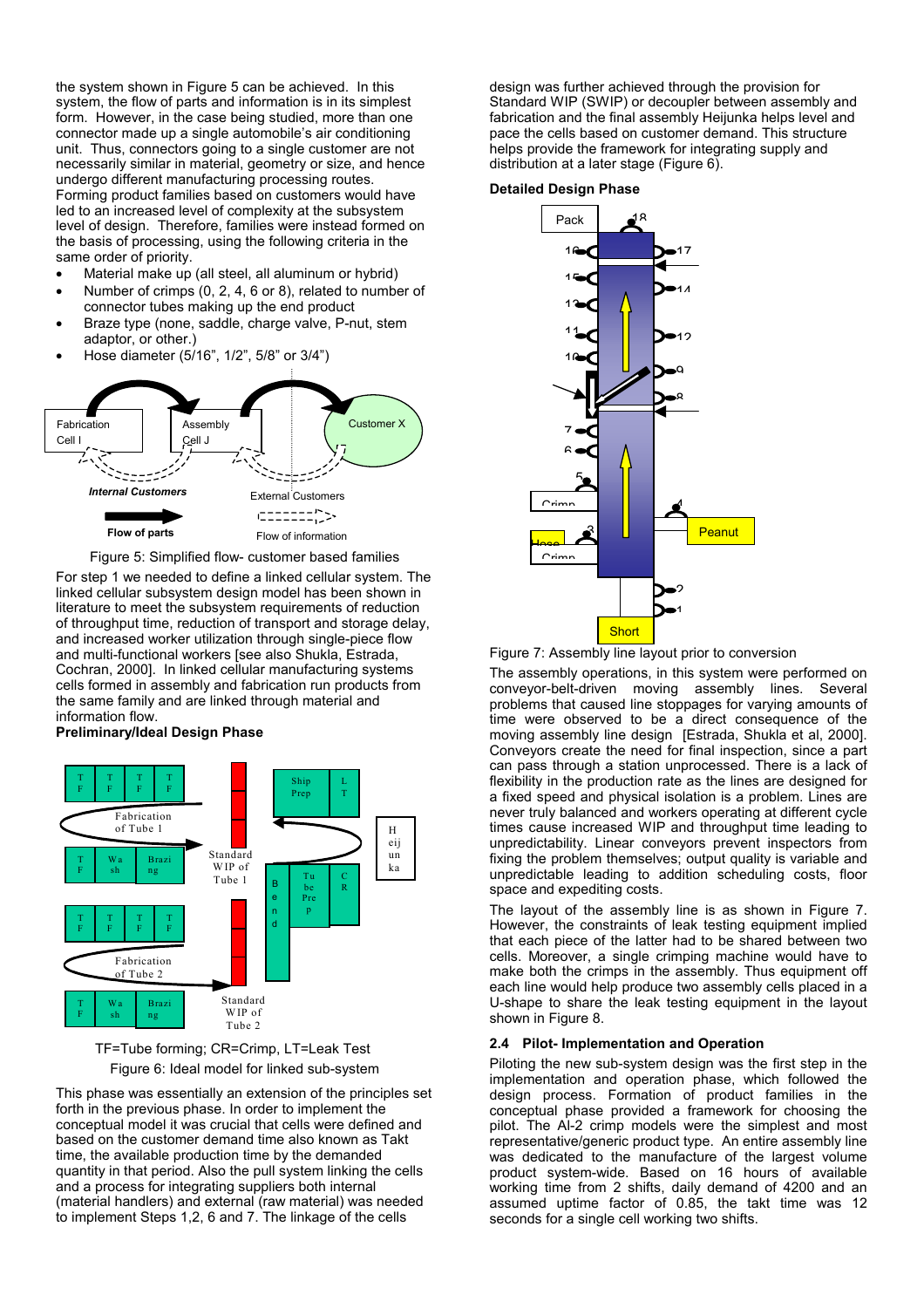

Figure 8: Layout of two cells used to replace a line

Cells running on low takt times of 12 seconds experience similar problems of balancing similar to those on assembly lines. Thus, it was chosen to implement two cells running on a takt time of 24 seconds. Multi-functional and moving workers in cells provides greater flexibility in formation of work loops as the order of operations need not necessarily follow the product's assembly sequence. This added flexibility provides several options for defining standard work loops that are always subject to improvement. The number of workers needed to run the cell was decided by dividing the sum of operating times determined from assembly line standards (67.9 seconds) by the takt time. This calculation suggested that three workers would be needed with about 23 seconds of work in each loop.

### *Important Challenges in Testing Phase*

- Operators experience learning curve working in cells and hence initially it was difficult to meet takt time. Instead of mastering a single task earlier they now became efficient over time at completing their work loops and learning all operations.
- The change in approach from individual responsibility for a single operation on the line to collective responsibility for improving work loops was an interesting challenge for the workers. They responded with effective communication aimed at improving their work loops, stations and identifying non-essential processing steps.
- The temptation of workers to over-produce after completing work loops ahead of time was regulated through material handling. A single material handler replenished both cells by offering 50 parts every 20 minutes for production.
- Absenteeism became apparent as underproduction in a particular time interval thus providing feedback for improving worker habits.

# *Comparison of Results*

The comparison between mass assembly lines and cells on some of the quantifiable terms is shown in Table 2. Most striking are 78% reductions in floor space and 45% reduction in man-hours required for production.

| Measurable            | <b>Assembly Line</b> | 2 Cells                   |
|-----------------------|----------------------|---------------------------|
| Floor Space           | 1500 sq. ft.         | 320 sq. ft.               |
| <b>Direct Workers</b> | 18                   | 12 (2 cells, 2<br>shifts) |
| Cycle Time            | 6.2 <sub>sec</sub>   | 24 sec                    |
| Man-hours<br>required | ~170                 | 96                        |
| Avg defects/month     | 226                  | 2.5                       |
| % Absenteeism         |                      |                           |

| Variable $(\sim 150)$ | 6(3/cell)     |
|-----------------------|---------------|
|                       |               |
| High and variable     | 50 pcs/20 min |
| 90 ft                 | None          |
|                       |               |

Table 2: Comparison of mass assembly line with cells

Apart from the measures listed above the other nonquantifiable benefits were

- Increased ability to balance work content
- Improvement in worker's attitudes, increased team work and enthusiasm as well as interest in improving work methods; drop in absenteeism
- Volume flexibility by adding or removing workers
- Predictable output that exposes problems caused by upstream processes or operation in cells

### **2.5 Plan for system wide roll out**

The interim plan for system conversion focused on all the assembly operations before forming and linking fabrication cells since fabrication cells required greater investment on equipment design and acquisition. It also provided the leadership and finance functions to be first convinced of the benefits from conversion; realized benefits would help justify new expenditure. The order of implementation of assembly cells followed the product family framework with design and implementation of cells for 2-crimp Al products followed by Al 4-crimp, Hybrid 4-crimp, Al 6+ crimp and Hybrid 6+crimp families and sub families. The leadership (plant and functional) was expected to quide the rest of the process.

### **2.6 Post Pilot System change and Implementation**

Three cells were implemented and a fourth designed. Of the four cells, two produced single models, while the other two were used for re-inspection of models run on the assembly lines (customer requirements for some models mandated 200% inspection). However, the cells were run at 25% lower takt times. The result of running at such low takt times is an increase in the number of workers required. The cells had 9 direct workers in each, increasing the floor space required by 50%. The problem of poor balancing expressed itself with instances of some operators having twice the work content of their co-workers. The designed 'cells' were essentially a U-shaped miniaturization of the line.

The product families were ignored, and the goal instead became one of converting each assembly line to cells, regardless of which products were being run on the line. In creating the new plan, the project leaders in different plants worked independently of each other. Moreover, their focus on the conversion process was split along departmental lines, as in the previous system. Performance evaluation and responsibility continued to be divided along departmental lines, providing strong incentives for project leaders to pursue goals and activities different and often in conflict with each other, to ensure individual targets were met over system goals.

### **3 REASONS FOR PROJECT SLOWDOWN**

The success of the pilot and subsequent failure of the project helps prove the hypotheses postulated earlier on system design and implementation.

*Hypothesis 1 Production systems that have poor operational performance owe it to poor design or implementation*. The pilot project succeeded as the design combined an axiomatic decomposition framework that helped separate objectives from means with a rigorous systems engineering approach. However, the subsequent altering of the plan for system conversion led to complexities in information and product flow at the system level as well as poor operational performance at the cell level. Poorly designed cells thus did not replicate pilot benefits, as they were mere modifications to the line to physically resemble pilot cells.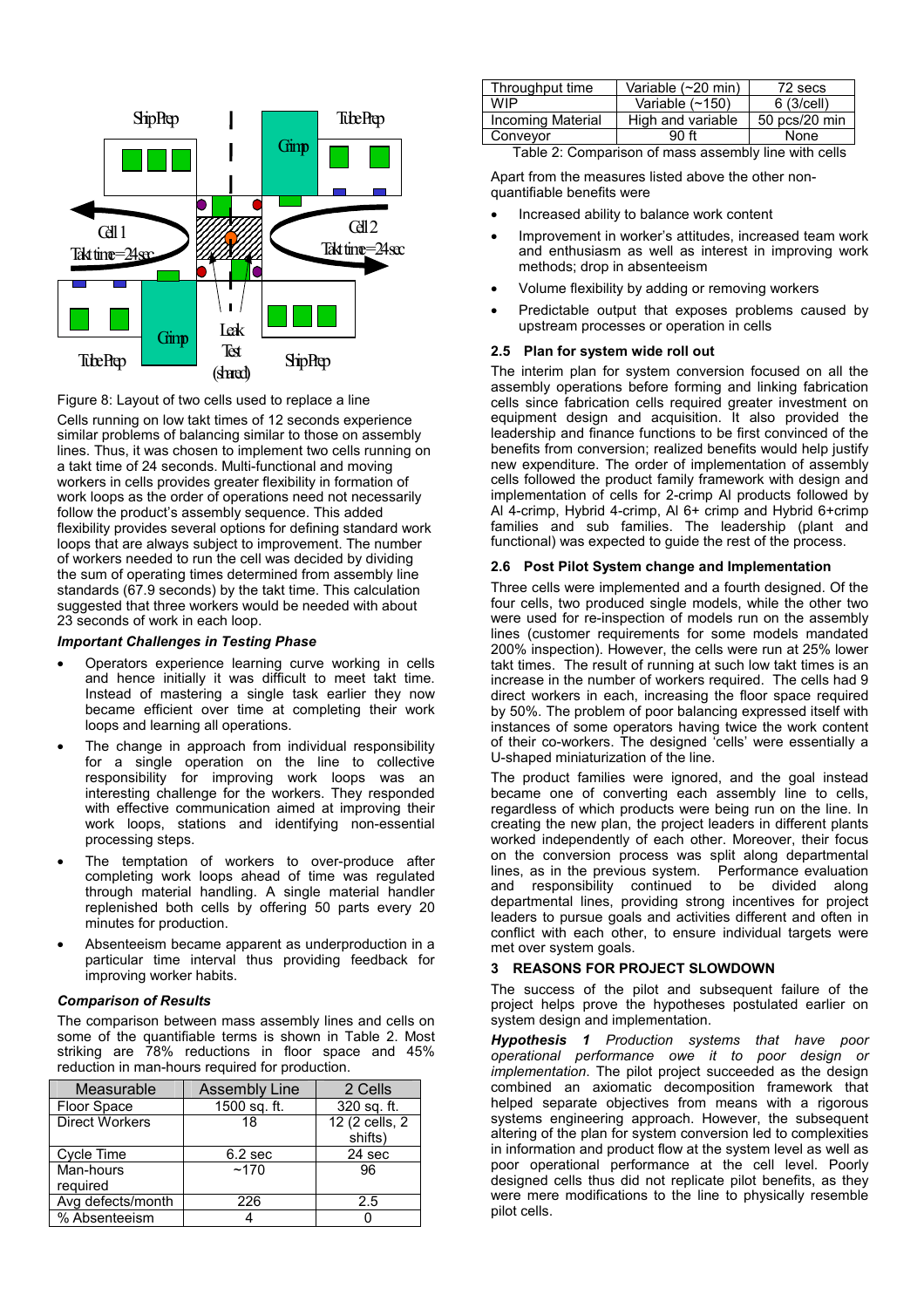*Hypothesis 2 Poor design is often a result of improper control and feedback from poorly designed organizational processes.* Accounting processes are typically geared towards minimizing the unit labor cost of a part or maximizing machine utilization. Both these practices lead to mass production systems with departmental layouts and are a continuation of the days when labor was the major component of part costs. Departments often measure their performance separately from system goals and compensate individual's on their performance rather than that of the system. There was no feedback loop from performance measures to highlight large WIP or throughput time when cells were operated as U-shaped lines. Moreover, benchmarking with past performance of the system lead to complacency toward efforts for improvement. This apparent lack of critical feedback aimed at pointing sub-system design flaws thus further perpetuated poor system design, mental models and practices.

*Hypothesis 3 Poor organizational processes are often supported by environmental conditions, which prevent the easy detection of problems in system performance through extraneous effects.* The fact that the plants belonged to a leading automotive components supplier based in the US with global operations, enabled the accounting department in these plants to compare their operational and distribution costs with those of American plants. Given the proximity to the US and the substantially lower Mexican wages,

traditional accounting practices reflecting labor costs as the chief production cost indicated superior performance at these plants despite their flawed designs and operationally inferior performance. Thus lower personnel costs buffered the impact and camouflaged the problems of poor system design and processes. It encouraged the use of traditional accounting practices since they projected factory performance as superior.

**Hypothesis 4** *Poor organizational leadership does not change and rather supports/sets poor organizational processes that are misaligned with objectives*. The leadership was more interested in impressive bottom-line figures reflecting their performance in a good light. Despite the possibility of potential benefits far exceeding the current returns from reduced labor costs, the leadership was not proactive in identifying change as the important step towards superior system performance in the future. Moreover, in order to avoid conflict between departments and risk a precipitous situation, the leadership failed to commit to the implementation plan. The failure in changing traditional measurement practices, promoting departmentalization and overlooking poor operational performance all point to poor leadership as a principal cause of system failure, thus illustrating the set of hypotheses.



#### Figure 9: Manufacturing System Design and Improvement Process

 A proposed general framework for the process of manufacturing system design and implementation is shown in Figure 9. It further illustrates the role of leadership, organization and outside influences on system design. The process highlights the three important levels through which the process of change advances. At the strategic-facilitation level, manufacturing strategy is

derived from corporate strategy and highlights the importance of systemic change. For successful implementation it is critical to prepare the system for change by removing organizational barriers, alignment of organizational interfaces and incentives towards such a change. The responsibility for this critical step rests with the leadership who need to use the stabilizing influences of training and/or physical process simulation to illustrate the proposed value stream and its desired impact.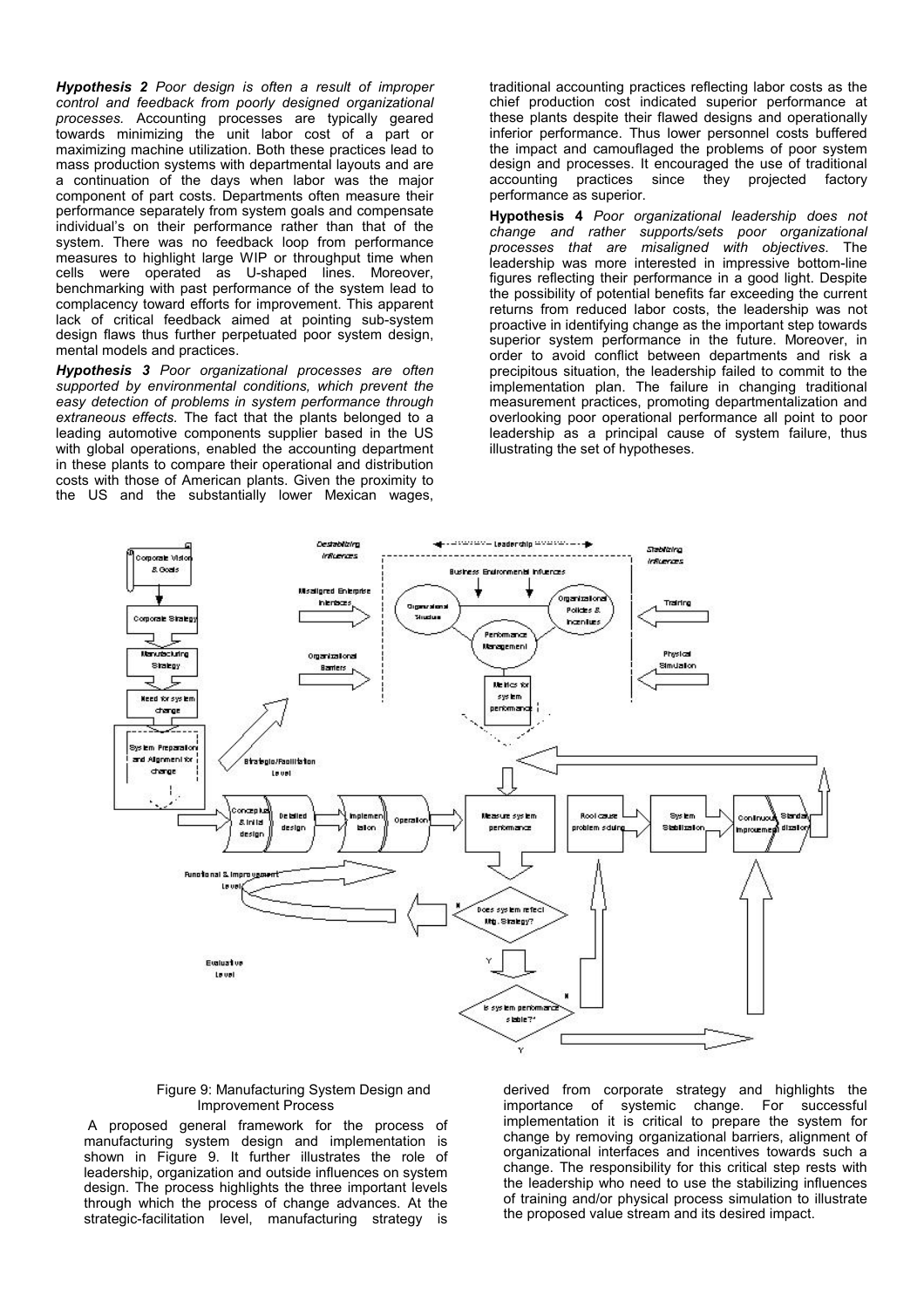The proposed system design process combines the system engineering process in the designsystem engineering process in the designimplementation-improvement level. After implementation, performance evaluation determines if the design meets objectives (Functional Requirements) of the manufacturing strategy. An additional iteration through the system engineering process may be needed to identify and correct design flaws. Evaluation using the manufacturing system design decomposition developed for the system determines whether the system is stable. In order to stabilize the system it may be necessary to do prioritized root cause problem solving so as to achieve the functional requirements across the decomposition. In a stable system it is possible to perform improvements on a continuous basis and standardize the best practices in the system. The system iterates between the evaluation and functional levels on continuous basis during the operation.

# **4 METHODOLOGY FOR FUTURE PROJECTS**

In the solution space the authors suggest the following phases and steps that in conjunction with the MSDD and the system performance evaluation tools developed at PSD, MIT could have anticipated the problems in the aftermath of the pilot and taken preventive action before project implementation. A significant portion of the steps mapped in Figure 10 focus on the strategic phase, in particular on system preparation and alignment, an important phase missed in the case project.



Figure 10. Steps mapped to Mfg. System design process **Strategic and Facilitation Level** 

- Identify external customer and create a customerfocused capacity and investment planning process.
- Align product development and business planning processes.
- Physical Simulation (using Lego models) to be used as an organizational learning tool to demonstrate the impact of working within a stable system.
- Derive key metrics for operating management's performance and compensation based on their success in establishing a stable manufacturing system and improving it.
- Identify the significant interfaces between manufacturing and the rest of the enterprise as well as organizational elements that can prevent putting the system in place.
- Develop a Lego model of the future value stream and train people to design the standardized work.
- Teach the merits of a pull replenishment system design for stable performance.

### **Systems Engineering Steps**

- Create a common mental model of the manufacturing system objectives, derived axiomatically from the strategy in the form of the manufacturing system design decomposition.
- Develop and examine the current state value stream map to determine the weaknesses in current design especially with material and information flow.
- Develop the future state map linking suppliers.
- Define the external customer in a way that allows flexibility in balancing work loops and maintains a one-to-one relationship between a supplying and customer process
- Form volume flexible cells based on takt Time with adequate provision for variation.
- Design cells for zero changeover time.
- Operate the linked system with leveling and pacing.

### **Continuous Improvement and Standardization**

- Systematically reduce SWIP between cells to reduce variation, improve reliability and mistake-proof processes.
- Reduce the run size.
- Constantly improve the work.

These steps not only cover all levels of the system design pyramid presented earlier but also extend to all sections of the system design process in the previous figure. Apart from being comprehensive, they also offer physical simulation solutions as an important element of system preparation. It is likely that the projected benefits of system conversion as presented in Table 3, could have been achieved if adequate attention had been paid to preparing system for change.

| <b>Features</b>             | Current        | Assembly<br>Conversion |
|-----------------------------|----------------|------------------------|
| <b>Floor Space</b>          | 163140 sq. ft. | 112124 sq. ft.         |
| Direct lab. Ratio           |                | 0.65                   |
| Indirect lab. Ratio         |                |                        |
| Man-hours Ratio             |                | 0.61                   |
| Scrap<br>Expense<br>Ratio   |                | 0.33                   |
| Assembly WIP                | Variable~1800  | 81                     |
| Assembly<br>Throughput time | Variable~1 day | 11-12 min              |
|                             |                |                        |

Table 3: Comparison of past and proposed systems

# **5 CONCLUSIONS**

The case study highlights some of the shortcomings in the available literature on system design methodologies. Almost no comprehensive system design methodology exist that combine elements of strategy with a rigorous system engineering approach to design and implementation, nor addresses enterprise issues that affect manufacturing performance. The steps and phases to design suggested in this paper in conjunction with the MSDD, as well as additional tools developed at PSD, MIT for system evaluation, is an attempt to address all the levels of the system design pyramid. The case study establishes how rigor in system design is a necessary but not sufficient condition for superior operational performance and leadership must help align the incentives of the system as well as demonstrate through training and physical simulation the benefits of change. It also illustrates value of having a performance evaluation system that is consistent with manufacturing strategy and stabilizes the system before standardizing improvements. Most importantly the case study serves to prove the authors hypothesis on the causes of poor systemic performance and emphasizes the importance of preparing the system for change.

# **6 REFERENCES**

- [1] Shukla A., Estrada D. and Cochran D.S., Converting from Moving Assembly Lines to Cells presented at CIRP Conference, Cambridge, MA: June 28-30, 2000.
- [2] Shukla A., Estrada D. and Cochran D.S., Equipment Design in Fabrication as part of Production System Design presented at CIRP Conference, Cambridge, MA: June 28-30, 2000.